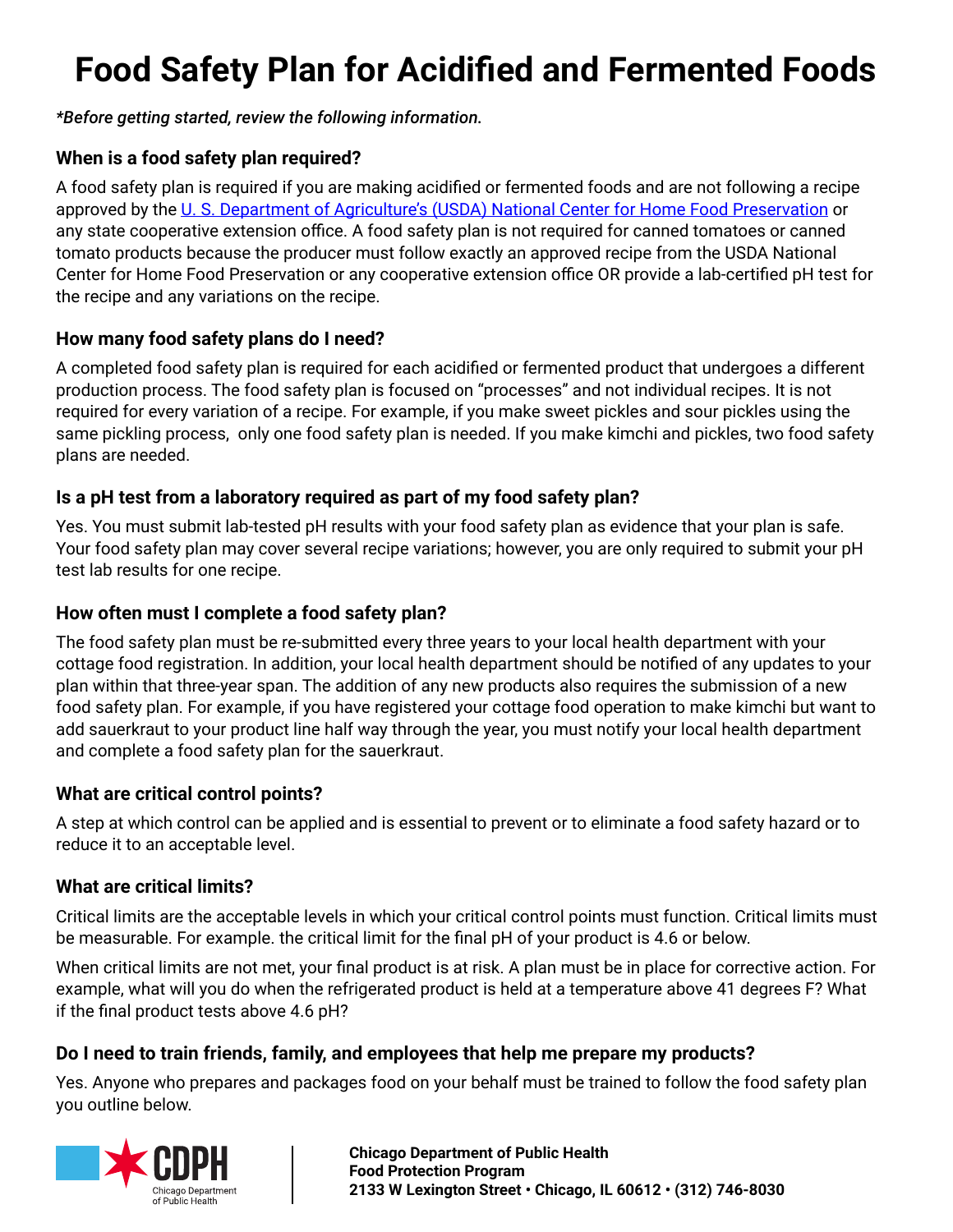# **COTTAGE FOOD SAFETY PLAN**

Complete the questions below to create your food safety plan. This plan is to be focused on processes and not individual recipes. Complete a food safety plan for each acidified and fermented food with a different production process.

|                            | 1. Your Name that the contract of the contract of the contract of the contract of the contract of the contract of the contract of the contract of the contract of the contract of the contract of the contract of the contract    |        |                          |                                                                                                                                                                                                 |  |  |
|----------------------------|-----------------------------------------------------------------------------------------------------------------------------------------------------------------------------------------------------------------------------------|--------|--------------------------|-------------------------------------------------------------------------------------------------------------------------------------------------------------------------------------------------|--|--|
|                            |                                                                                                                                                                                                                                   |        |                          |                                                                                                                                                                                                 |  |  |
| 3.                         |                                                                                                                                                                                                                                   |        |                          |                                                                                                                                                                                                 |  |  |
| 4.                         | What category of products will this food safety plan be for? A separate food safety plan is needed<br>for each category of product with a different process.                                                                      |        |                          |                                                                                                                                                                                                 |  |  |
| 5.                         | Include a list of all ingredients in your recipe and possible variations (quantities, measurements,<br>and varieties are not required). Indicate if ingredients are fresh or otherwise processed (e.g.,<br>dried, pickled, etc.). |        |                          |                                                                                                                                                                                                 |  |  |
|                            |                                                                                                                                                                                                                                   |        |                          | a. If using a processed food product as an ingredient (e.g., jam, pickled peppers, etc.), only<br>include the name of the product and not the individual ingredients that make up that product. |  |  |
| 6.                         | Do you intend the product to be shelf stable, or to be refrigerated or frozen?                                                                                                                                                    |        |                          |                                                                                                                                                                                                 |  |  |
| $\Box$                     | Shelf stable                                                                                                                                                                                                                      | $\Box$ | Refrigerated             | Frozen<br>П                                                                                                                                                                                     |  |  |
| 7.                         | Select the equipment to be used in the production process.                                                                                                                                                                        |        |                          |                                                                                                                                                                                                 |  |  |
| <b>Monitoring Devices:</b> |                                                                                                                                                                                                                                   |        | <b>Utensils:</b>         |                                                                                                                                                                                                 |  |  |
|                            | $\Box$ Thermometer                                                                                                                                                                                                                |        | $\Box$ Large metal pots  | $\Box$ Knife                                                                                                                                                                                    |  |  |
|                            | $\Box$ Digital pH meter                                                                                                                                                                                                           |        | $\Box$ Canner            | $\Box$ Non-wooden cutting board                                                                                                                                                                 |  |  |
|                            | $\Box$ pH strips                                                                                                                                                                                                                  |        | $\Box$ Metal spoons      | $\Box$ Mandolin                                                                                                                                                                                 |  |  |
|                            | □ Additional: ________________                                                                                                                                                                                                    |        | Funnel<br>П              | $\Box$ Vegetable peeler                                                                                                                                                                         |  |  |
|                            |                                                                                                                                                                                                                                   |        | <b>Strainer</b>          | $\Box$ Blender                                                                                                                                                                                  |  |  |
|                            |                                                                                                                                                                                                                                   |        | <b>Measuring devices</b> |                                                                                                                                                                                                 |  |  |
|                            |                                                                                                                                                                                                                                   |        |                          |                                                                                                                                                                                                 |  |  |

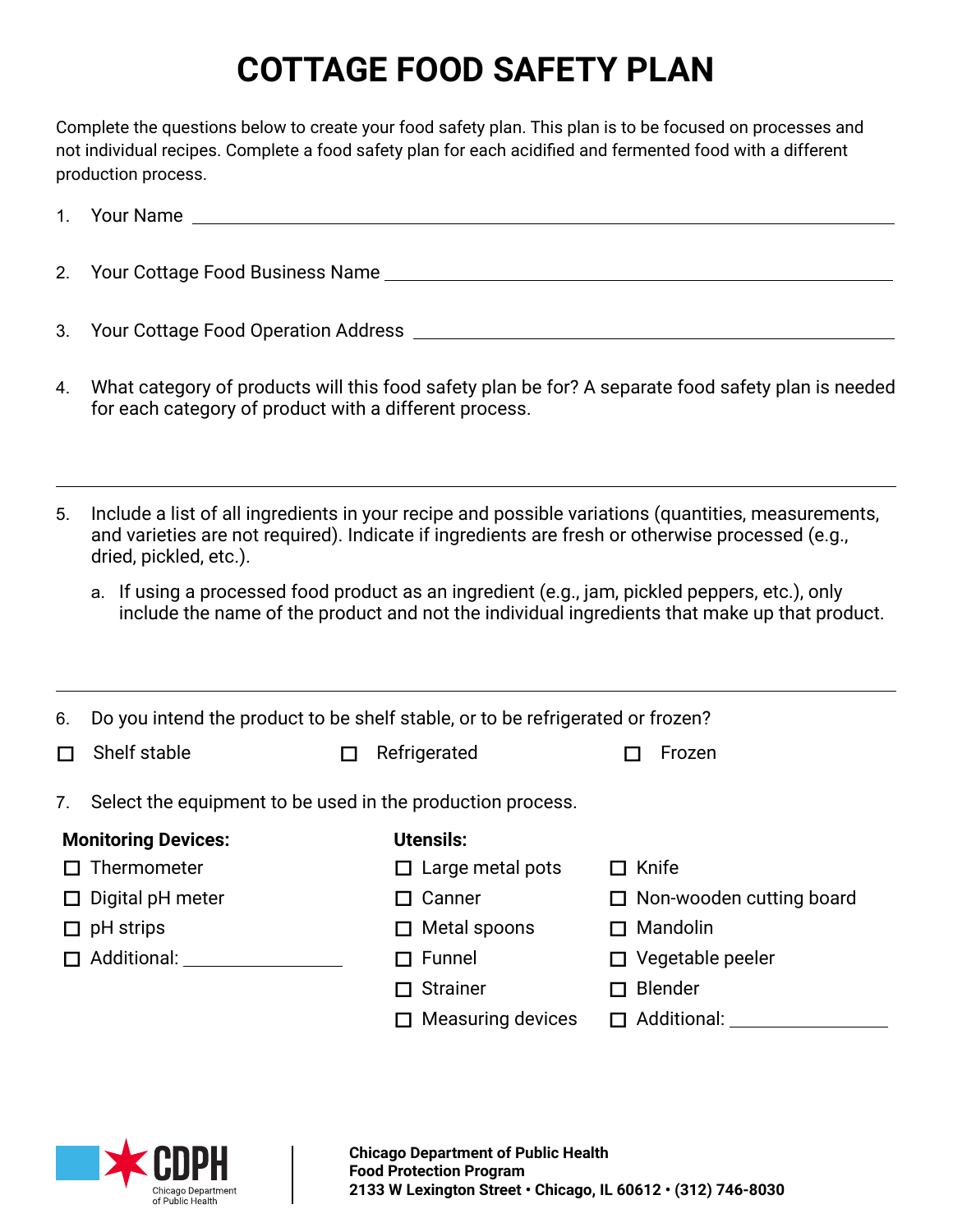- 8. Describe the process for cleaning cooking equipment.
- 9. Describe the production process with a flow diagram. See example below.

| <b>Sample Acidified Food Flow for Pickles</b> | Include your flow diagram here |
|-----------------------------------------------|--------------------------------|
| Receive whole vegetables                      |                                |
| ↓                                             |                                |
| Prepare equipment                             |                                |
| ↓                                             |                                |
| Wash, cut, refrigerated                       |                                |
| ↓                                             |                                |
| Pack in jars                                  |                                |
| $\downarrow$                                  |                                |
| Cover with a hot brine                        |                                |
| J                                             |                                |
| Process jars                                  |                                |
| $\downarrow$                                  |                                |
| Cool                                          |                                |
| $\downarrow$                                  |                                |
| Measure equilibrium pH                        |                                |
| $\downarrow$                                  |                                |
| Label                                         |                                |
| $\downarrow$                                  |                                |
| Store                                         |                                |
| $\downarrow$                                  |                                |
| Sell product                                  |                                |

10. Describe how and where your products will be stored.

11. Describe how your products will be transported (if applicable).